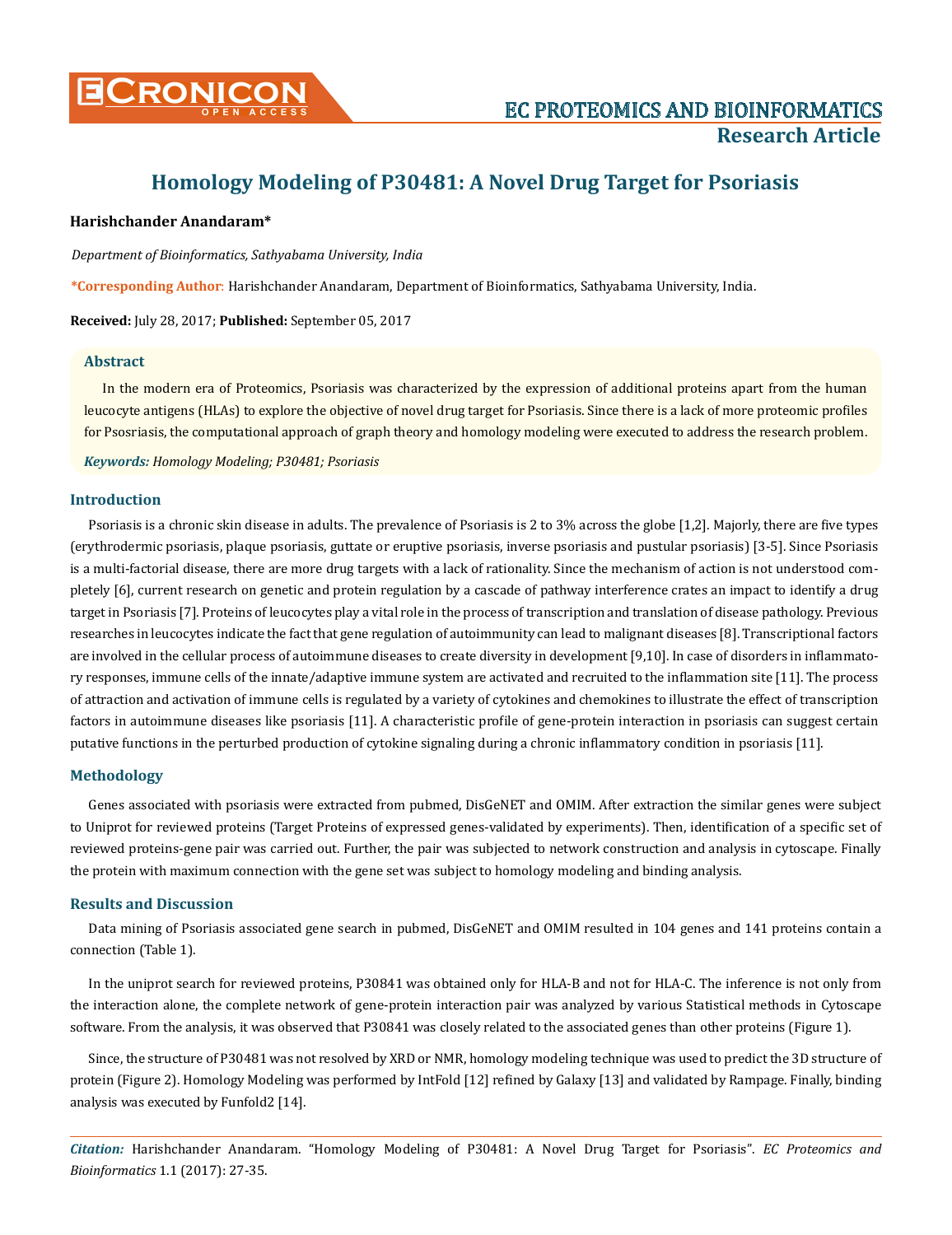| <b>HPSE</b><br>Q9Y251<br>P22735<br>TGM1<br>CCL20<br>P78556<br>IFIH1<br>Q9BYX4<br>STAT2<br>P52630<br>CCL <sub>2</sub><br>P13500<br>EIF4E<br>P06730<br>FABP5<br>Q01469<br>Q03181<br>PPARD<br>ISG20<br>Q96AZ6<br>TAP2<br>Q03519<br><b>CYLD</b><br>Q9NQC7<br>P05019<br>IGF1<br>BCL <sub>2</sub><br>P10415<br>AREG<br>P15514<br>VNN3<br>Q9NY84<br>MMP9<br>P14780<br><b>HBEGF</b><br>Q99075<br><b>TGFA</b><br>P01135<br><b>LHFP</b><br>Q9Y693<br>EGFR<br>P00533<br>SGCG<br>Q13326<br>SDC4<br>P31431<br>IGF1R<br>P08069<br>LEP<br>P41159<br>KLK13<br>Q9UKR3<br>HMOX1<br>P09601<br>KLK1<br>P06870<br>P09912<br>IF <sub>I6</sub><br>SFXN1<br>Q9H9B4<br>PSORS7<br>$\rm NIL$<br>IL23R<br>Q5VWK5<br>PTPN22<br>Q9Y2R2<br>PSORS4<br>$\rm NIL$<br>P20930<br>${\rm FLG}$<br>LCE3C<br>Q5T5A8<br>LCE3B<br>$\rm NIL$<br>LOR<br>P23490 | <b>Genes (Litrature/DisGeNET/OMIM)</b> | <b>Proteins (Uniprot-Reviewed)</b> |  |  |
|--------------------------------------------------------------------------------------------------------------------------------------------------------------------------------------------------------------------------------------------------------------------------------------------------------------------------------------------------------------------------------------------------------------------------------------------------------------------------------------------------------------------------------------------------------------------------------------------------------------------------------------------------------------------------------------------------------------------------------------------------------------------------------------------------------------------|----------------------------------------|------------------------------------|--|--|
|                                                                                                                                                                                                                                                                                                                                                                                                                                                                                                                                                                                                                                                                                                                                                                                                                    |                                        |                                    |  |  |
|                                                                                                                                                                                                                                                                                                                                                                                                                                                                                                                                                                                                                                                                                                                                                                                                                    |                                        |                                    |  |  |
|                                                                                                                                                                                                                                                                                                                                                                                                                                                                                                                                                                                                                                                                                                                                                                                                                    |                                        |                                    |  |  |
|                                                                                                                                                                                                                                                                                                                                                                                                                                                                                                                                                                                                                                                                                                                                                                                                                    |                                        |                                    |  |  |
|                                                                                                                                                                                                                                                                                                                                                                                                                                                                                                                                                                                                                                                                                                                                                                                                                    |                                        |                                    |  |  |
|                                                                                                                                                                                                                                                                                                                                                                                                                                                                                                                                                                                                                                                                                                                                                                                                                    |                                        |                                    |  |  |
|                                                                                                                                                                                                                                                                                                                                                                                                                                                                                                                                                                                                                                                                                                                                                                                                                    |                                        |                                    |  |  |
|                                                                                                                                                                                                                                                                                                                                                                                                                                                                                                                                                                                                                                                                                                                                                                                                                    |                                        |                                    |  |  |
|                                                                                                                                                                                                                                                                                                                                                                                                                                                                                                                                                                                                                                                                                                                                                                                                                    |                                        |                                    |  |  |
|                                                                                                                                                                                                                                                                                                                                                                                                                                                                                                                                                                                                                                                                                                                                                                                                                    |                                        |                                    |  |  |
|                                                                                                                                                                                                                                                                                                                                                                                                                                                                                                                                                                                                                                                                                                                                                                                                                    |                                        |                                    |  |  |
|                                                                                                                                                                                                                                                                                                                                                                                                                                                                                                                                                                                                                                                                                                                                                                                                                    |                                        |                                    |  |  |
|                                                                                                                                                                                                                                                                                                                                                                                                                                                                                                                                                                                                                                                                                                                                                                                                                    |                                        |                                    |  |  |
|                                                                                                                                                                                                                                                                                                                                                                                                                                                                                                                                                                                                                                                                                                                                                                                                                    |                                        |                                    |  |  |
|                                                                                                                                                                                                                                                                                                                                                                                                                                                                                                                                                                                                                                                                                                                                                                                                                    |                                        |                                    |  |  |
|                                                                                                                                                                                                                                                                                                                                                                                                                                                                                                                                                                                                                                                                                                                                                                                                                    |                                        |                                    |  |  |
|                                                                                                                                                                                                                                                                                                                                                                                                                                                                                                                                                                                                                                                                                                                                                                                                                    |                                        |                                    |  |  |
|                                                                                                                                                                                                                                                                                                                                                                                                                                                                                                                                                                                                                                                                                                                                                                                                                    |                                        |                                    |  |  |
|                                                                                                                                                                                                                                                                                                                                                                                                                                                                                                                                                                                                                                                                                                                                                                                                                    |                                        |                                    |  |  |
|                                                                                                                                                                                                                                                                                                                                                                                                                                                                                                                                                                                                                                                                                                                                                                                                                    |                                        |                                    |  |  |
|                                                                                                                                                                                                                                                                                                                                                                                                                                                                                                                                                                                                                                                                                                                                                                                                                    |                                        |                                    |  |  |
|                                                                                                                                                                                                                                                                                                                                                                                                                                                                                                                                                                                                                                                                                                                                                                                                                    |                                        |                                    |  |  |
|                                                                                                                                                                                                                                                                                                                                                                                                                                                                                                                                                                                                                                                                                                                                                                                                                    |                                        |                                    |  |  |
|                                                                                                                                                                                                                                                                                                                                                                                                                                                                                                                                                                                                                                                                                                                                                                                                                    |                                        |                                    |  |  |
|                                                                                                                                                                                                                                                                                                                                                                                                                                                                                                                                                                                                                                                                                                                                                                                                                    |                                        |                                    |  |  |
|                                                                                                                                                                                                                                                                                                                                                                                                                                                                                                                                                                                                                                                                                                                                                                                                                    |                                        |                                    |  |  |
|                                                                                                                                                                                                                                                                                                                                                                                                                                                                                                                                                                                                                                                                                                                                                                                                                    |                                        |                                    |  |  |
|                                                                                                                                                                                                                                                                                                                                                                                                                                                                                                                                                                                                                                                                                                                                                                                                                    |                                        |                                    |  |  |
|                                                                                                                                                                                                                                                                                                                                                                                                                                                                                                                                                                                                                                                                                                                                                                                                                    |                                        |                                    |  |  |
|                                                                                                                                                                                                                                                                                                                                                                                                                                                                                                                                                                                                                                                                                                                                                                                                                    |                                        |                                    |  |  |
|                                                                                                                                                                                                                                                                                                                                                                                                                                                                                                                                                                                                                                                                                                                                                                                                                    |                                        |                                    |  |  |
|                                                                                                                                                                                                                                                                                                                                                                                                                                                                                                                                                                                                                                                                                                                                                                                                                    |                                        |                                    |  |  |
|                                                                                                                                                                                                                                                                                                                                                                                                                                                                                                                                                                                                                                                                                                                                                                                                                    |                                        |                                    |  |  |
|                                                                                                                                                                                                                                                                                                                                                                                                                                                                                                                                                                                                                                                                                                                                                                                                                    |                                        |                                    |  |  |
|                                                                                                                                                                                                                                                                                                                                                                                                                                                                                                                                                                                                                                                                                                                                                                                                                    |                                        |                                    |  |  |
|                                                                                                                                                                                                                                                                                                                                                                                                                                                                                                                                                                                                                                                                                                                                                                                                                    |                                        |                                    |  |  |
|                                                                                                                                                                                                                                                                                                                                                                                                                                                                                                                                                                                                                                                                                                                                                                                                                    |                                        |                                    |  |  |
|                                                                                                                                                                                                                                                                                                                                                                                                                                                                                                                                                                                                                                                                                                                                                                                                                    |                                        |                                    |  |  |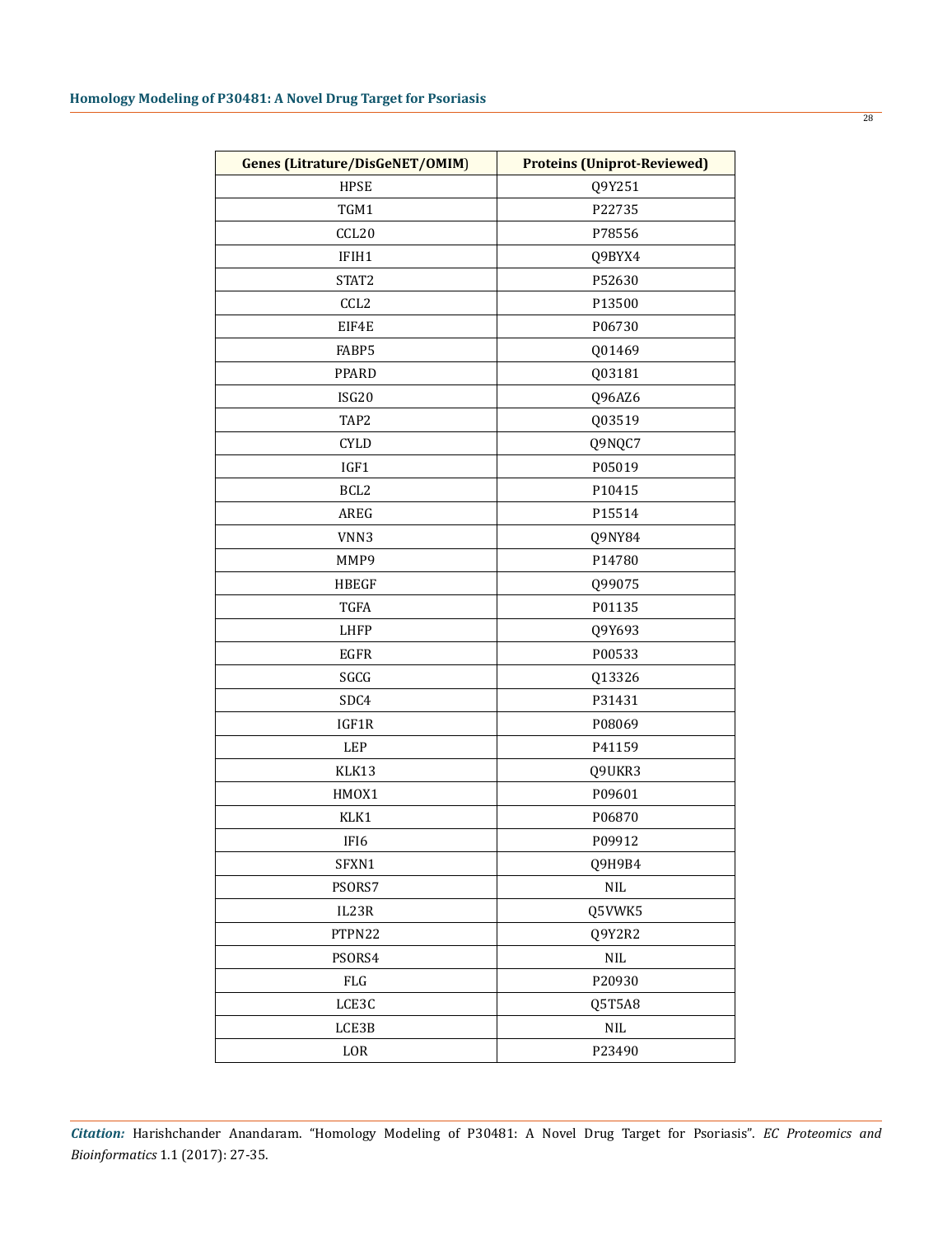| S100A9           | P06702     |  |
|------------------|------------|--|
| S100A8           | P05109     |  |
| S100A7           | P31151     |  |
| IL10             | P22301     |  |
| IL20             | Q9NYY1     |  |
| IL24             | Q13007     |  |
| ADAM17           | P78536     |  |
| IL36RN           | Q9UBH0     |  |
| IL1RN            | P14778     |  |
| CTLA4            | P16410     |  |
| SGPP2            | Q8IWX5     |  |
| CX3CR1           | P49238     |  |
| CAMP             | P49913     |  |
| PSORS5           | <b>NIL</b> |  |
| <b>CSTA</b>      | P01040     |  |
| RARRES1          | P49788     |  |
| PSORS3           | <b>NIL</b> |  |
| IL21             | Q9HBE4     |  |
| PSORS9           | <b>NIL</b> |  |
| IRF <sub>2</sub> | P14316     |  |
| PSORS11          | <b>NIL</b> |  |
| IL4              | P05112     |  |
| IL12B            | P29460     |  |
| CDKAL1           | Q5VV42     |  |
| CDSN             | Q15517     |  |
| CCHCR1           | Q8TD31     |  |
|                  | P10321     |  |
|                  | P30508     |  |
|                  | P30499     |  |
|                  | P04222     |  |
|                  | P30504     |  |
|                  | Q29963     |  |
|                  | P30510     |  |
| HLA-C            | Q07000     |  |
|                  | Q29960     |  |
|                  | Q95604     |  |
|                  | P30501     |  |
|                  | Q9TNN7     |  |
|                  | P30505     |  |
|                  | Q29865     |  |
|                  |            |  |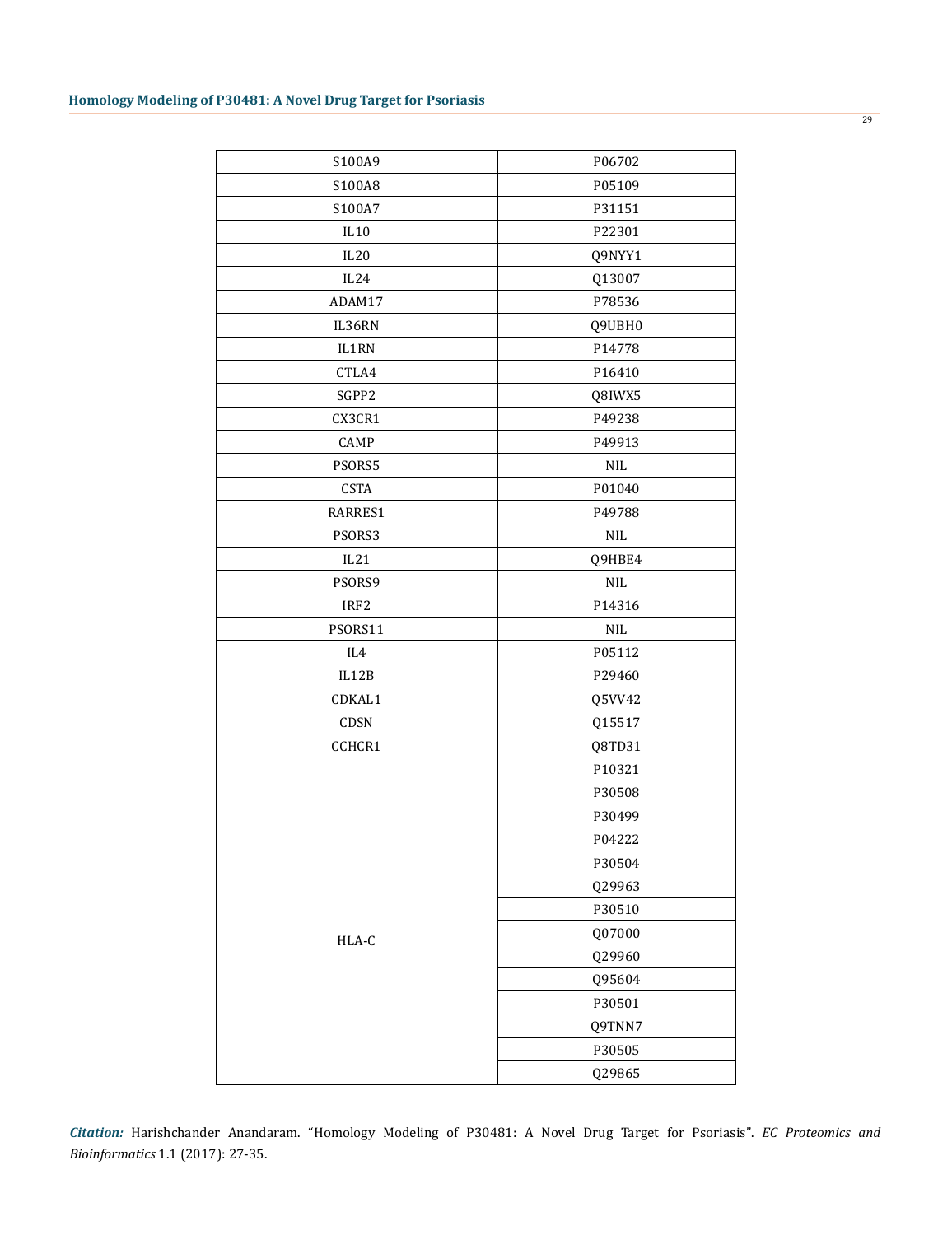|                           | P01889 |
|---------------------------|--------|
|                           | P30464 |
|                           | P03989 |
|                           | P30685 |
|                           | P30475 |
|                           | Q04826 |
|                           | P30481 |
|                           | P18464 |
| HLA-B                     | P30460 |
|                           | P30461 |
|                           | P30466 |
|                           | Q95365 |
|                           | P30479 |
|                           | P30491 |
|                           | P30493 |
|                           | P18465 |
|                           | Q31612 |
|                           | P30462 |
|                           | P18463 |
|                           | P30480 |
|                           | P30483 |
|                           | P30484 |
|                           | P30485 |
|                           | P30486 |
|                           | P30487 |
|                           | P30488 |
|                           | P30490 |
|                           | P30492 |
|                           | P30495 |
|                           | P10319 |
|                           | Q29940 |
|                           | Q29836 |
|                           | P30498 |
|                           | Q31610 |
|                           | Q29718 |
| HCP5                      | Q6MZN7 |
| $\ensuremath{\text{LTA}}$ | P01374 |
| TNF                       | P01375 |
| TNXB                      | P22105 |
| TRAF3IP2                  | 043734 |
|                           |        |

30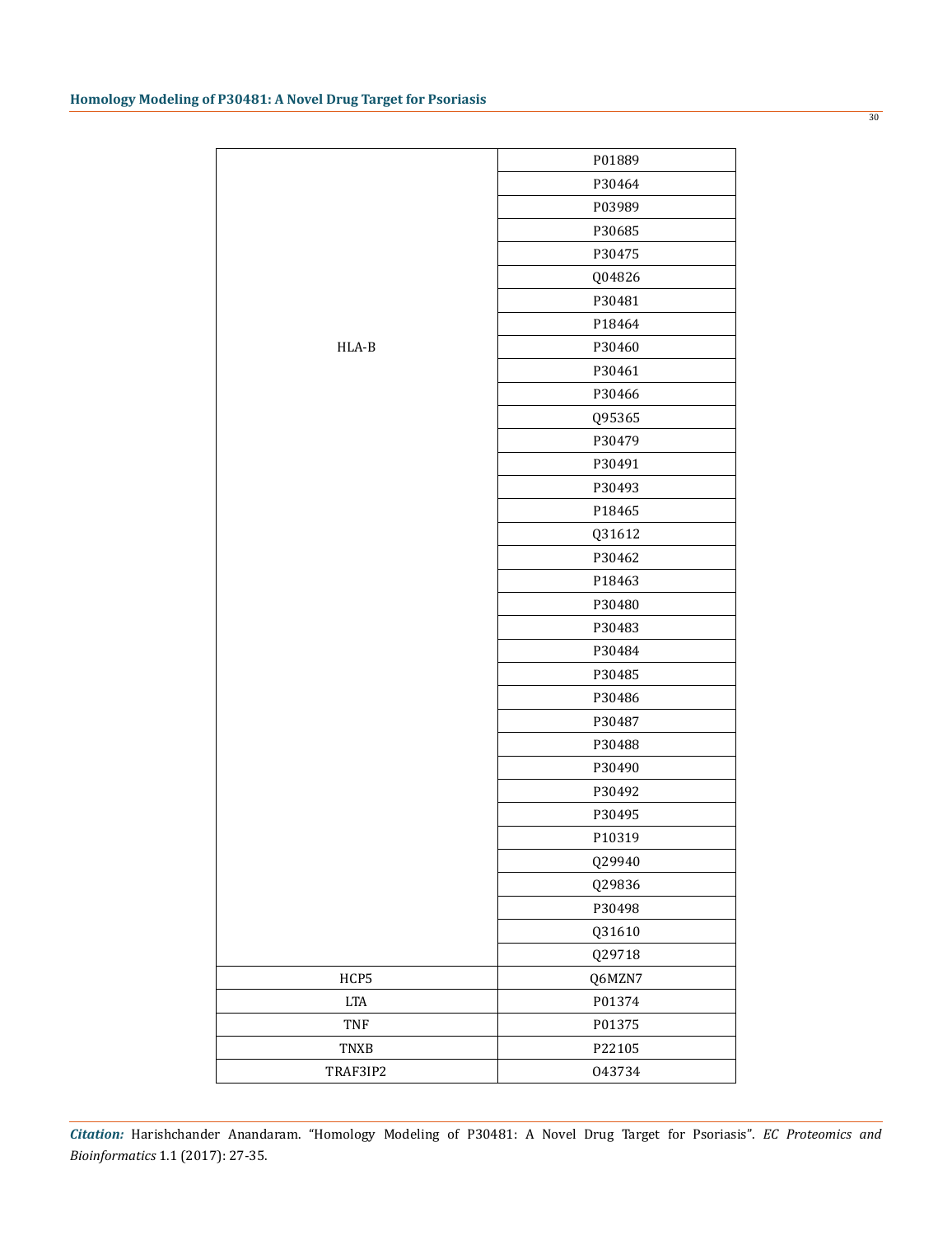| CCR6             | P51684     |  |  |
|------------------|------------|--|--|
| IL <sub>6</sub>  | P05231     |  |  |
| DEFB4A           | 015263     |  |  |
| CRH              | P06850     |  |  |
| LYNX1            | Q9BZG9     |  |  |
| CCL27            | Q9Y4X3     |  |  |
| TNFSF8           | P32971     |  |  |
| RARRES3          | Q9UL19     |  |  |
| TNFRSF1A         | P19438     |  |  |
| <b>VDR</b>       | P11473     |  |  |
| IL23A            | Q9NPF7     |  |  |
| IL22             | Q9GZX6     |  |  |
| <b>NTS</b>       | P30990     |  |  |
| SELPLG           | Q14242     |  |  |
| <b>ITGAL</b>     | P20701     |  |  |
| PSORS8           | <b>NIL</b> |  |  |
| NOD <sub>2</sub> | Q9HC29     |  |  |
| IL17C            | Q9P0M4     |  |  |
| STAT3            | P40763     |  |  |
| SLC9A3R1         | 014745     |  |  |
| SOCS3            | 014543     |  |  |
| CARD14           | Q9BXL6     |  |  |
| <b>RPTOR</b>     | Q8N122     |  |  |
| <b>ZNF750</b>    | Q32MQ0     |  |  |
| PSORS10          | $\rm NIL$  |  |  |
| PSORS6           | <b>NIL</b> |  |  |
| <b>BSG</b>       | P35613     |  |  |
| C <sub>3</sub>   | P01024     |  |  |
| <b>JUNB</b>      | P17275     |  |  |
| TGFB1            | P01137     |  |  |
| PI3              | P19957     |  |  |
| <b>RNF114</b>    | Q9Y508     |  |  |
| ITGB2<br>P05107  |            |  |  |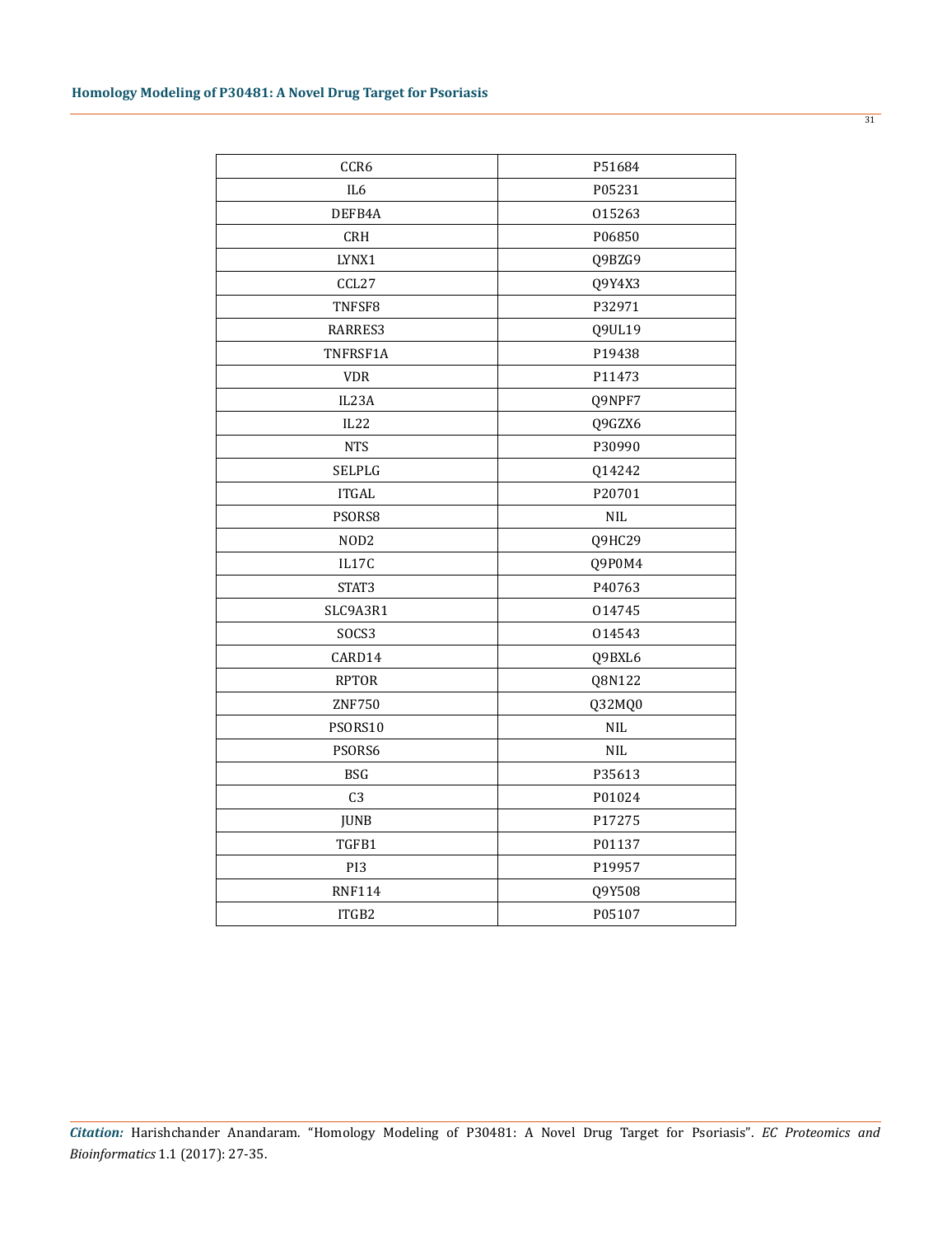

*Figure 1: Interaction of P30481 and allied proteins of HLA-B.*



*Figure 2: Predicted Structure of P30481 by homology modeling.*

Implication of homology model was calculated by Ramachandran Plot (Figure 3, Figure 4). In our modeled structure 98.3% residues are present in the favored region (Figure 5).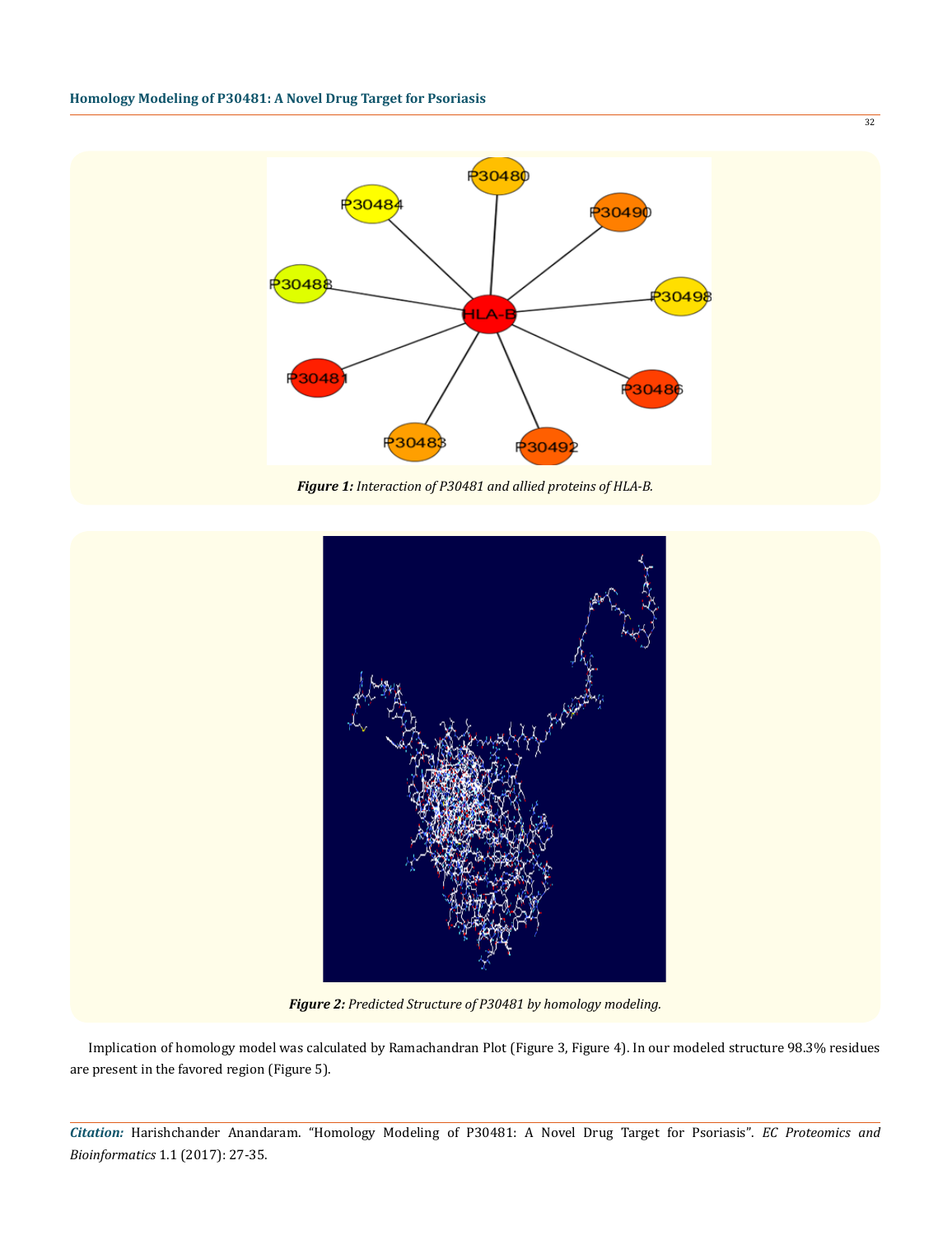

*Figure 3: R Plot evaluation of residues in the predicted structure (Rampage Analysis).*



*Figure 4: Extended R Plot evaluation of residues in the predicted structure (Rampage Analysis).*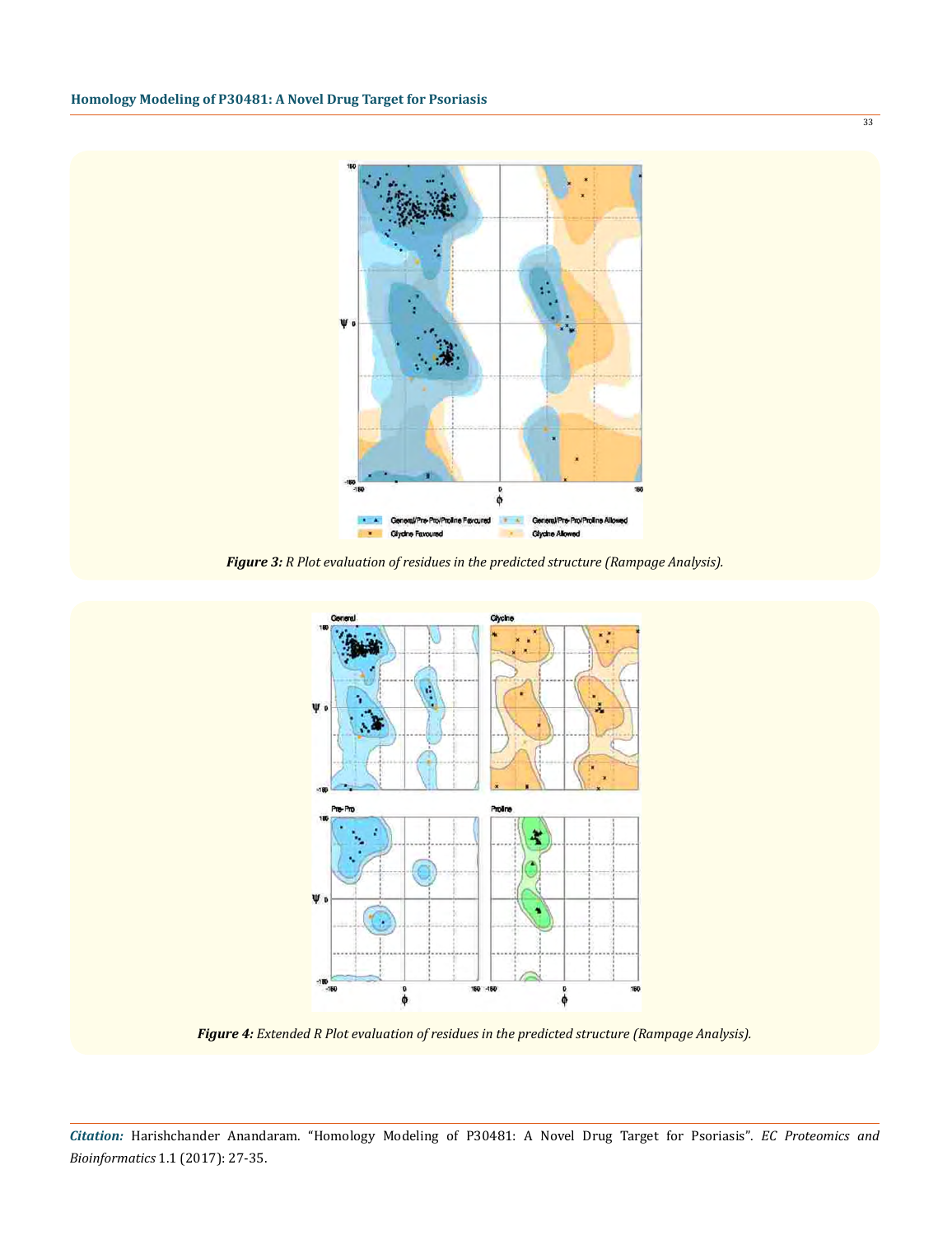| <b>Evaluation of residues</b>                                                                                                                                                                                                                                                                                                                                                                                                                                                                                                                    |   |                             |
|--------------------------------------------------------------------------------------------------------------------------------------------------------------------------------------------------------------------------------------------------------------------------------------------------------------------------------------------------------------------------------------------------------------------------------------------------------------------------------------------------------------------------------------------------|---|-----------------------------|
| 53 :ASP] (58.62,-120.08) in Allowed region<br>Residue [<br>Residue [ 186 : GLY] ( -96.65, -76.03) in Allowed region<br>Residue [ 233 : TYR] ( -83.65, -38.83) in Allowed region<br>Residue [ 248 : GLN] (-104.85, 69.17) in Allowed region<br>Residue [ 263 :ARG] ( 75.40, -1.59) in Allowed region<br>Residue [ 302 :SER] (-111.67, -63.78) in Allowed region<br>Number of residues in favoured region (~98.0% expected) : 354 (<br>Number of residues in allowed region $( \sim 2.0\%$ expected) : 6 (<br>Number of residues in outlier region | ÷ | 98.3%)<br>1.7%<br>0.0%<br>0 |

*Figure 5: Evaluation of residues in the predicted structure (Rampage Analysis).*

Binding Analysis was done by fun fold program by calculating the clustered topologies of the active centers without the hindrance of steric to predict the residues involved in the binding site of the protein (Figure 6).



*Figure 6: Binding Analysis of predicted structure (Funfold Analysis- Binding site- 90, 94, 97, 101, 123).*

#### **Conclusion**

Psoriasis is a chronic inflammatory disease of complex nature in skin with a multiple expression of proteins and till date there is no specific target protein to treat Psoriasis, current drug targets can only reduce the lesions. Gene protein interaction is the basic criteria for "Rational based drug design and identifying a therapeutic target". In the analysis part only the Psoriasis associated genes from pubmed, DisGeNET, and OMIM were extracted and that has no connection with the transcriptome. From the analysis, it was observed that P30841 was closely related to the associated genes than other proteins. Homology modeling technique was used to predict the 3D structure of P30841, due to lack of resolved structures in PDB (Protein Data Bank). Implication of homology model was calculated by Ramachandran Plot. In this manuscript, an overview of gene-protein interaction and their impact in psoriasis was analyzed. Though, the exact mechanism